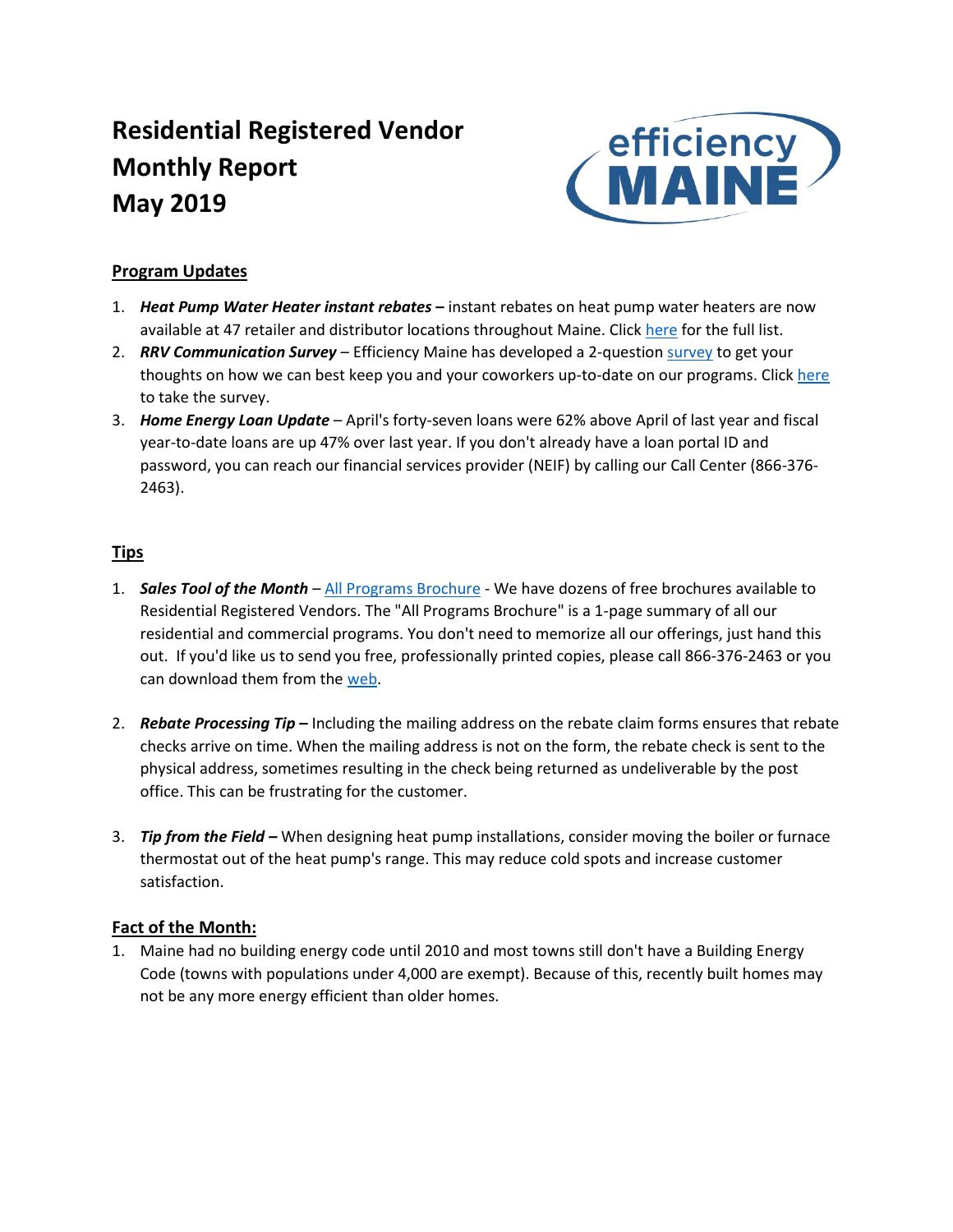## **Home Energy Savings Program (HESP)**

| Year:                 | 2018 | 2018           | 2018           | 2018           | 2018           | 2018     | 2018       | 2018       | 2019     | 2019          | 2019           | 2019           |
|-----------------------|------|----------------|----------------|----------------|----------------|----------|------------|------------|----------|---------------|----------------|----------------|
| <b>HESP Rebate</b>    | May  | Jun            | Jul            | Aug            | Sep            | Oct      | <b>Nov</b> | <b>Dec</b> | Jan      | Feb           | Mar            | Apr            |
| Type                  |      |                |                |                |                |          |            |            |          |               |                |                |
| Ductless Heat         | 385  | 523            | 619            | 543            | 362            | 458      | 413        | 434        | 1,140    | 446           | 376            | 419            |
| Pump                  |      |                |                |                |                |          |            |            |          |               |                |                |
| <b>Boiler</b>         | 100  | 80             | 106            | 79             | 97             | 86       | 102        | 98         | 431      | 171           | 69             | 63             |
| Air Sealing           | 86   | 73             | 91             | 70             | 70             | 63       | 81         | 89         | 248      | 135           | 121            | 117            |
| Attic Insulation      | 47   | 6              | 59             | 52             | 41             | 50       | 62         | 72         | 228      | 112           | 98             | 79             |
| <b>Basement</b>       | 25   | 5              | 45             | 37             | 28             | 38       | 40         | 65         | 153      | 89            | 76             | 70             |
| Insulation            |      |                |                |                |                |          |            |            |          |               |                |                |
| Furnace               | 23   | 15             | 18             | 32             | 29             | 53       | 23         | 27         | 126      | 48            | 11             | 17             |
| Wall Insulation       | 5    | 3              | 18             | 18             | 20             | 21       | 25         | 24         | 58       | 31            | 36             | 22             |
| Pellet Boiler         | 3    | $\mathbf{1}$   | $\overline{2}$ | $\overline{2}$ | $\overline{2}$ | 6        | 6          | 3          | 10       | 5             | 4              | $\overline{2}$ |
| <b>Pellet Stove</b>   | 9    | 4              | 10             | 8              | 10             | 35       | 48         | 22         | 208      | 24            | 4              | 3              |
| <b>Wood Stove</b>     | 3    | $\overline{2}$ | 5              | 9              | 15             | 31       | 13         | 68         | 99       | 11            | $\overline{2}$ | 0              |
| Geothermal HP         | 1    | $\overline{2}$ | 1              | $\overline{2}$ | 0              | $\Omega$ | 2          | 0          | $\Omega$ | $\mathfrak z$ | 4              | $\mathfrak{p}$ |
| <b>Total Measures</b> | 687  | 714            | 974            | 852            | 674            | 841      | 815        | 902        | 2,701    | 1,074         | 801            | 794            |
| <b>Installed</b>      |      |                |                |                |                |          |            |            |          |               |                |                |

### HESP Rebates – Last 12 Months

#### **HESP Rebates – Last 12 Months**



#### HESP Year-Over-Year Comparison

(July 1 – March 31; EXCLUDED 2nd zone mini-split and whole house heat pumps)

| #            | <b>HESP Rebate Type</b>         | <b>FYTD 15</b> | <b>FYTD 16</b> | <b>FYTD 17</b> | <b>FYTD 18</b> | FYTD <sub>19</sub> |
|--------------|---------------------------------|----------------|----------------|----------------|----------------|--------------------|
| $\mathbf{1}$ | Ductless Heat Pump              | 5,303          | 4,141          | 3,916          | 4,165          | 5,287              |
| 2            | Air Sealing                     | 1,877          | 1,471          | 1,141          | 902            | 1,089              |
| 3            | <b>Boiler</b>                   | 827            | 667            | 762            | 738            | 1,313              |
| 4            | <b>Attic Insulation</b>         | 888            | 936            | 772            | 606            | 859                |
| 5            | <b>Basement Insulation</b>      | 670            | 521            | 440            | 344            | 646                |
| 6            | <b>Furnace</b>                  | 188            | 161            | 173            | 196            | 385                |
| 7            | Wall Insulation                 | 181            | 218            | 219            | 157            | 276                |
| 8            | Pellet Boiler                   | 266            | 67             | 77             | 51             | 43                 |
| 9            | <b>Pellet Stove</b>             | 84             | 169            | 100            | 61             | 423                |
| 10           | Geothermal HP                   | 88             | 57             | 74             | 15             | 22                 |
| 11           | Wood Stove                      | 12             | 49             | 46             | 11             | 207                |
|              | <b>Total Measures Installed</b> | 10,384         | 8.457          | 7.720          | 7,246          | 10.550             |